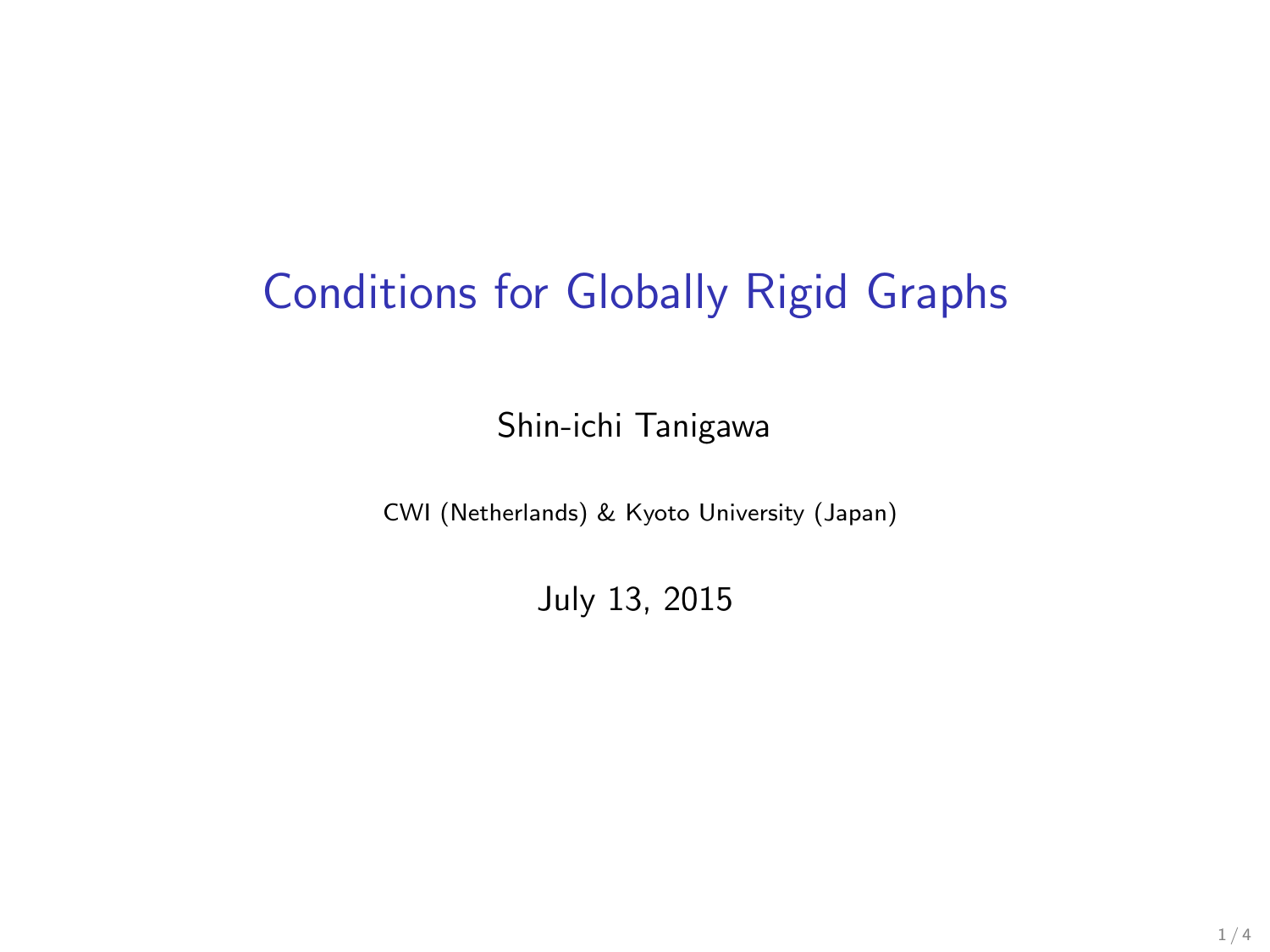## Characterizing Globally Rigid Graphs

- $\triangleright$  Thm(Gortler-Healy-Thurston10). characterization in terms of the rank of stress matrices
- $\triangleright$  Open: combinatorial characterization for  $d \geq 3$ 
	- $\triangleright$  Understanding (local) rigidity is already challenging...
- $\triangleright$  Can we find a necessary/sufficient condition for graphs to be global rigidity written in terms of local rigidity plus combinatorial properties (e.g. connectivity)??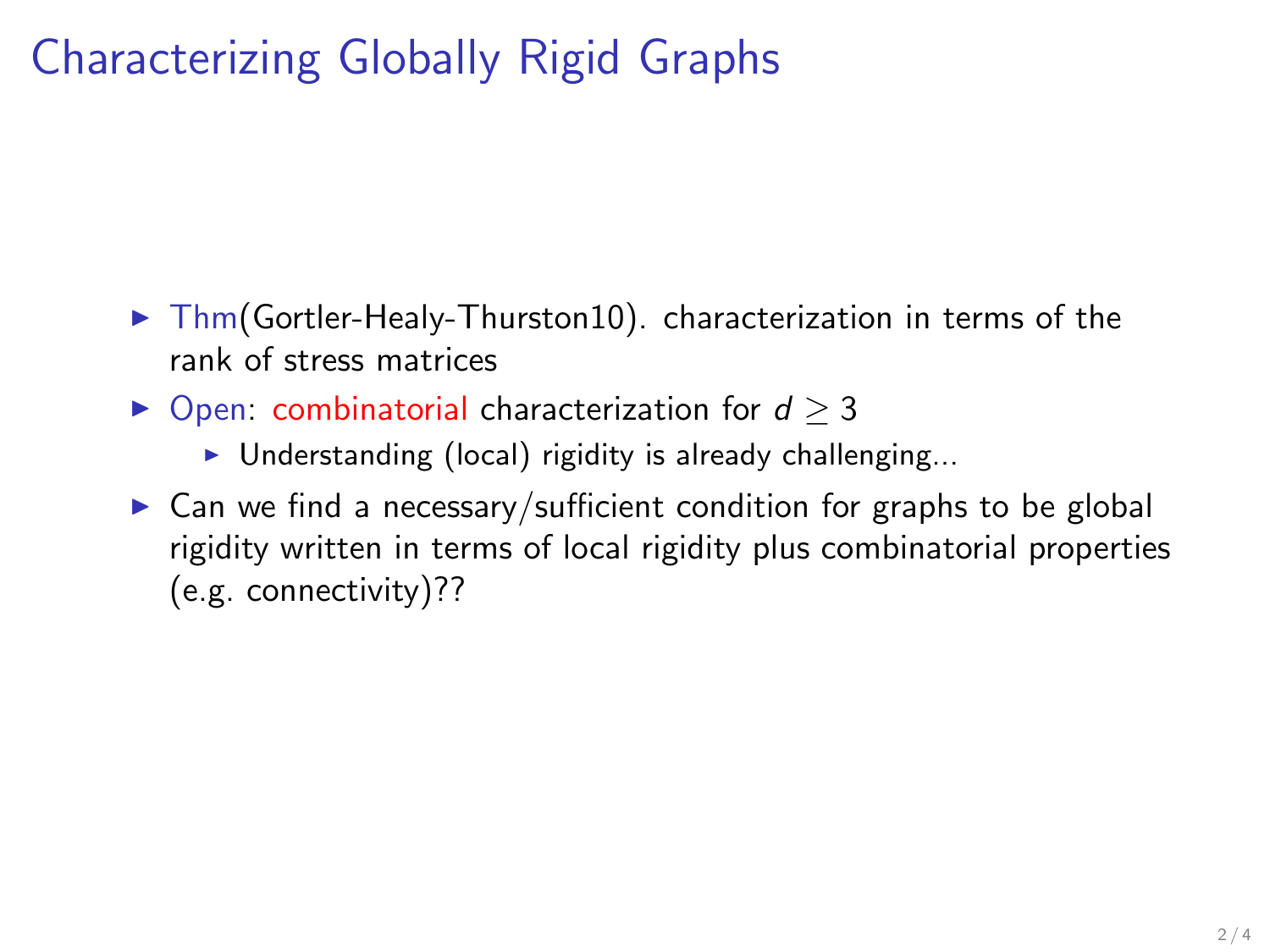## Combinatorial Characterization of Global Rigidity

## Theorem (Hendrickson 92)

If G is globally rigid in  $\mathbb{R}^d$ , then either G is a complete graph or G is  $(d+1)$ -connected and redundantly rigid in  $\mathbb{R}^d$ .

- $\blacktriangleright$   $d = 1$ : the converse is true: G is globally rigid in  $\mathbb{R}^1$  iff G is 2-connected.
- $\blacktriangleright$  d = 2: the converse is true: Thm (Jackson-Jordán 05). G is globally rigid in  $\mathbb{R}^2$  iff G is 3-connected and redundantly rigid in  $\mathbb{R}^2$ .
- $\blacktriangleright$  d ≥ 3: the converse is not true: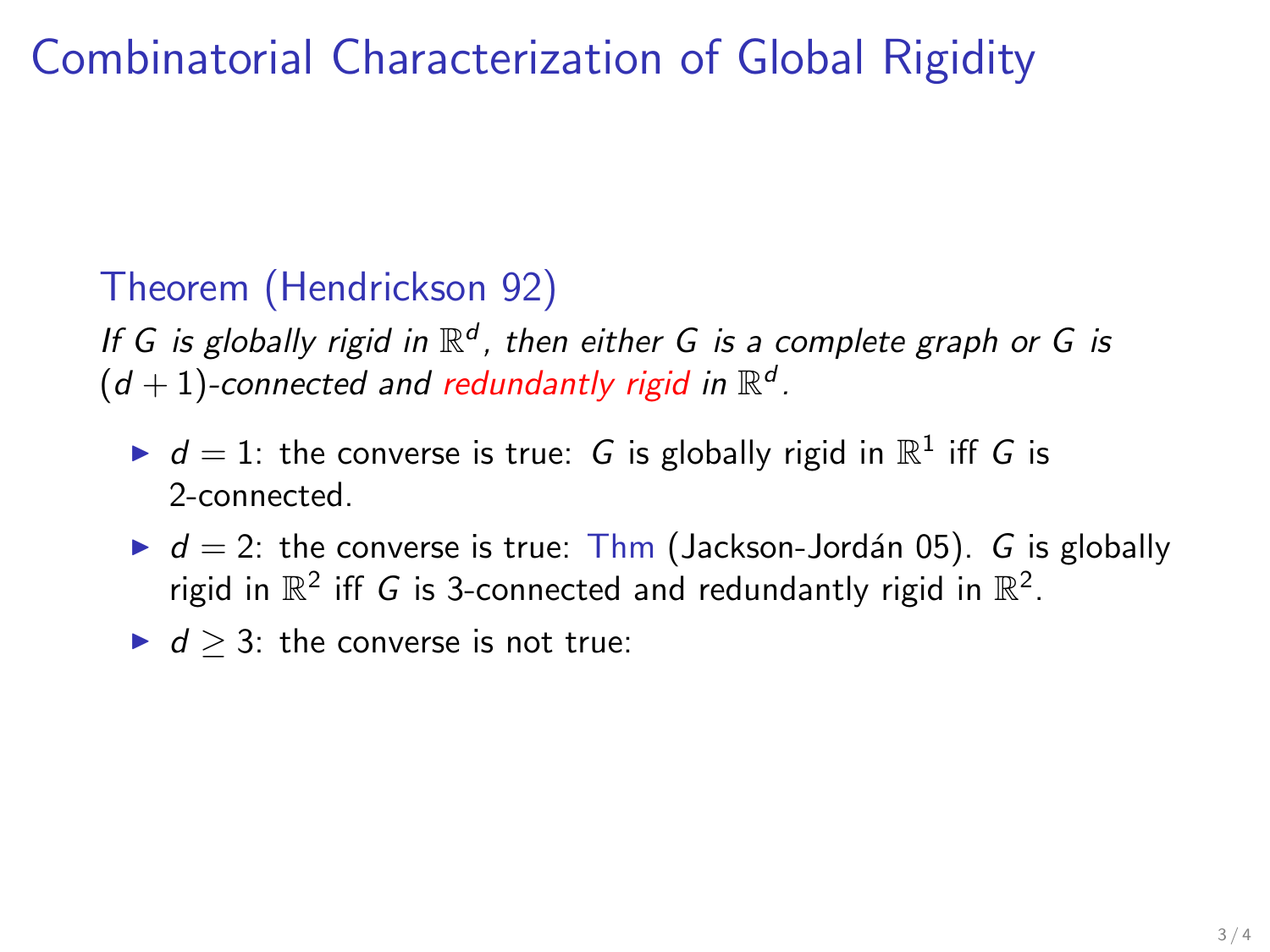- Theorem (Jackson-Jordán 05) G is globally rigid in  $\mathbb{R}^2$  iff G is 3-connected and redundantly rigid in  $\mathbb{R}^2$ .
	- $\triangleright$  Algebraic Part (Connelly 05) 1-extension preserves the global rigidity in  $\mathbb{R}^d$
	- $\triangleright$  Combinatorial Part (Berg-Jordán 03, Jackson-Jordán 05) If G is a "minimally" 3-connected and redundantly rigid graph in  $\mathbb{R}^2$ , then  $G$ has a vertex of degree three at which 1-reduction is admissible.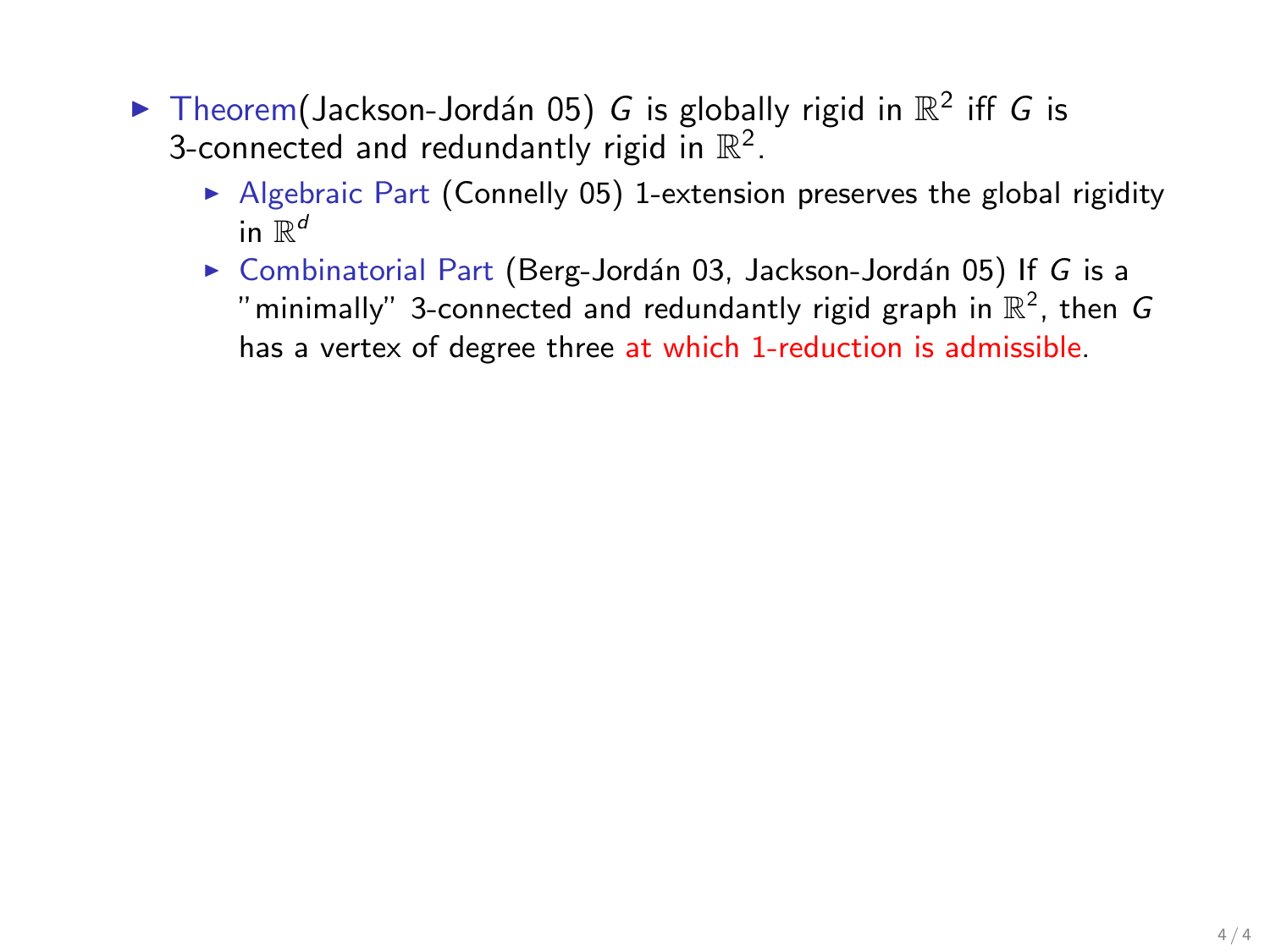- Theorem (Jackson-Jordán 05) G is globally rigid in  $\mathbb{R}^2$  iff G is 3-connected and redundantly rigid in  $\mathbb{R}^2$ .
	- $\triangleright$  Algebraic Part (Connelly 05) 1-extension preserves the global rigidity in  $\mathbb{R}^d$
	- $\triangleright$  Combinatorial Part (Berg-Jordán 03, Jackson-Jordán 05) If G is a "minimally" 3-connected and redundantly rigid graph in  $\mathbb{R}^2$ , then  $G$ has a vertex of degree three at which 1-reduction is admissible.
- A simpler proof  $(T14)$ 
	- $\blacktriangleright$  Algebraic Part (Jackson-Jordán-Szabadka06, T.14) Suppose that  $G - v$  is rigid and  $G - v + K(N_G(v))$  is globally rigid in  $\mathbb{R}^d$ . Then G is globally rigid in  $\mathbb{R}^d$ .
	- $\triangleright$  Combinatorial Part. If G is a "minimally" 3-connected and redundantly rigid graph in  $\mathbb{R}^2$ , then G has a vertex of degree three.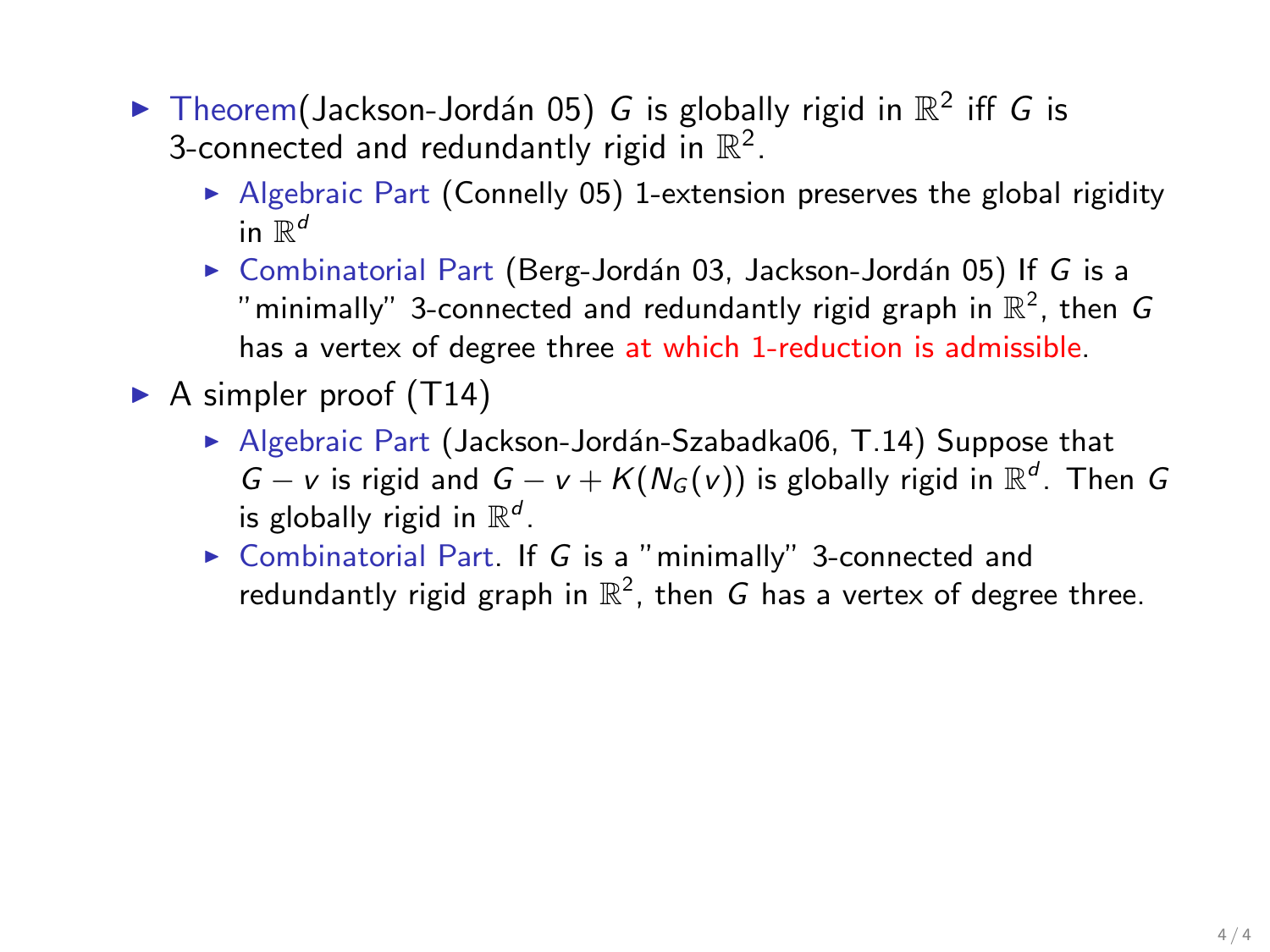- Theorem (Jackson-Jordán 05) G is globally rigid in  $\mathbb{R}^2$  iff G is 3-connected and redundantly rigid in  $\mathbb{R}^2$ .
	- $\blacktriangleright$  Algebraic Part (Connelly 05) 1-extension preserves the global rigidity in  $\mathbb{R}^d$
	- $\triangleright$  Combinatorial Part (Berg-Jordán 03, Jackson-Jordán 05) If G is a "minimally" 3-connected and redundantly rigid graph in  $\mathbb{R}^2$ , then  $G$ has a vertex of degree three at which 1-reduction is admissible.
- A simpler proof  $(T14)$ 
	- $\blacktriangleright$  Algebraic Part (Jackson-Jordán-Szabadka06, T.14) Suppose that  $G - v$  is rigid and  $G - v + K(N_G(v))$  is globally rigid in  $\mathbb{R}^d$ . Then G is globally rigid in  $\mathbb{R}^d$ .
	- $\triangleright$  Combinatorial Part. If G is a "minimally" 3-connected and redundantly rigid graph in  $\mathbb{R}^2$ , then G has a vertex of degree three.
- $\triangleright$  Theorem(T14) If G is vertex redundantly rigid, then G is GR.